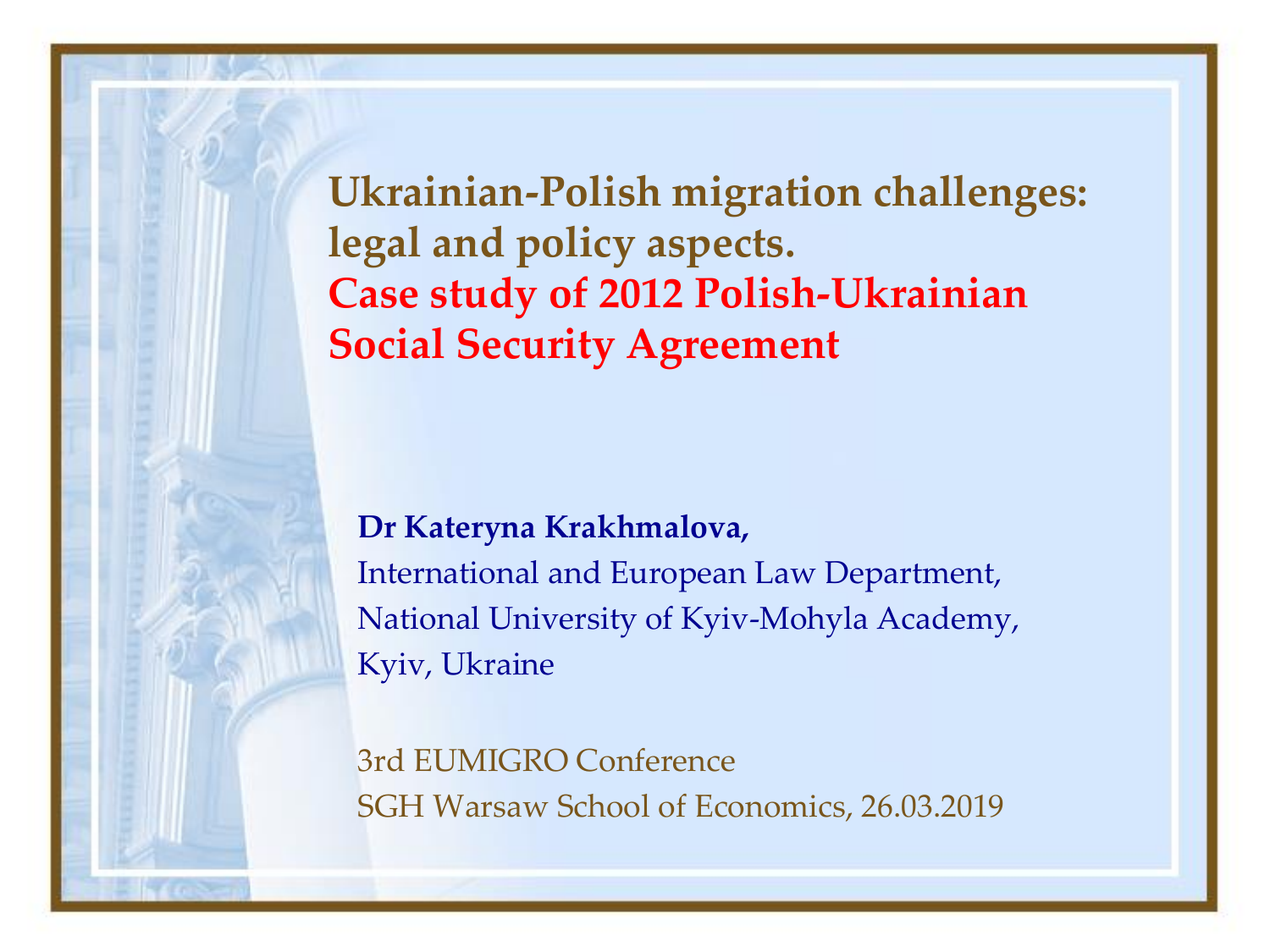### **Roadmap of the presentation:**

- 1. Ukrainian and Polish migration policies (actors, forms, actions and priorities)
- 2. Specificity of social security for migrants
- 3. 2012 Polish-Ukrainian Social Security Agreement: general characteristic
- 4. The access challenge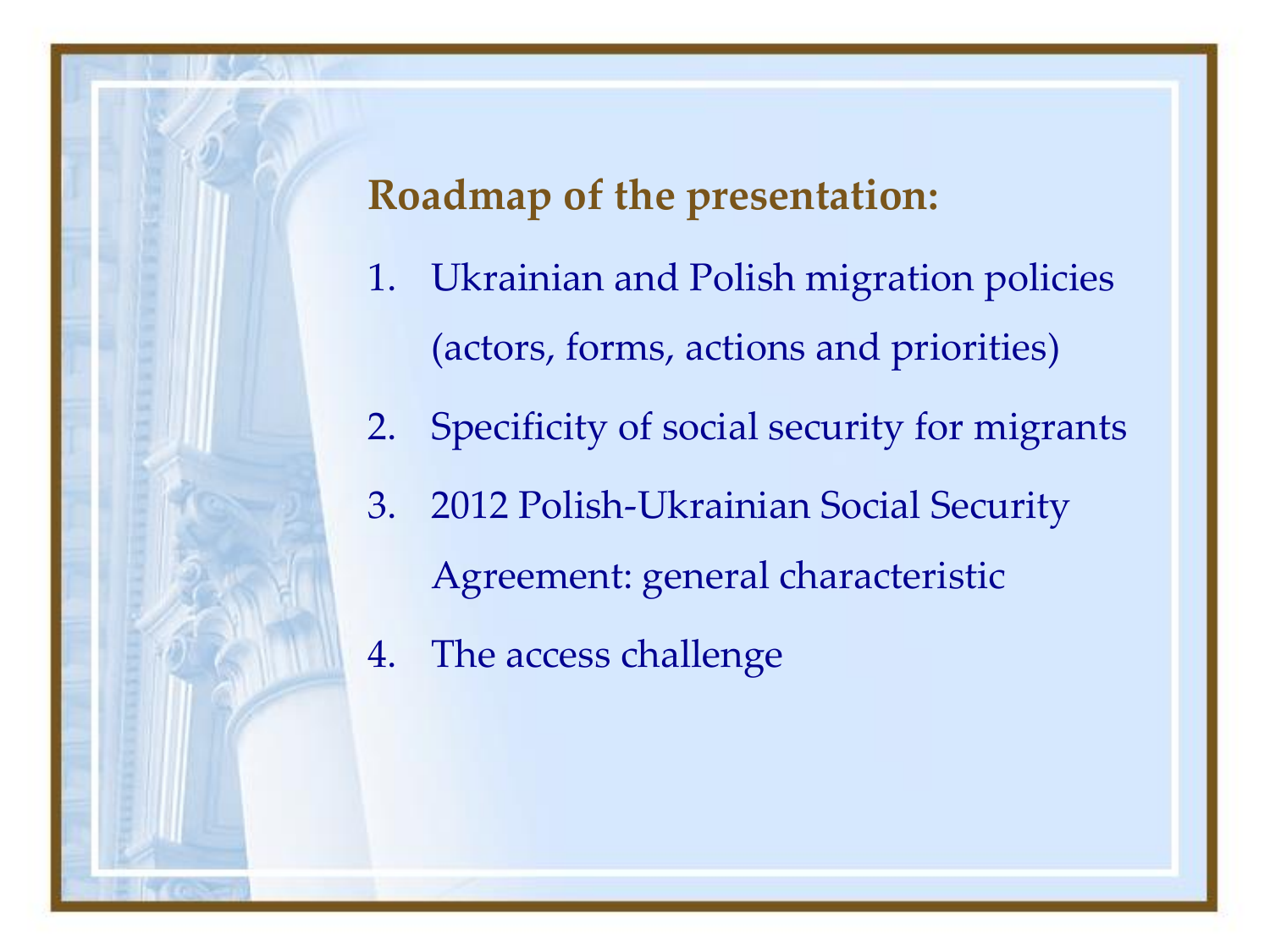## **1. Ukrainian and Polish migration policies: actors, forms, actions and priorities**

**1. Actors**

mostly state, centralized no unified state policy; officials, local self**governments, NGOs, media, society as such, individuals and groups** 

#### **2. Forms**

**Legal documents at the level of by-laws Depend on the actor, but many unofficial**

• **Strategy of the State Migration Policy of Ukraine (SSMP)**, approved by the Resolution of the Cabinet of Ministers of Ukraine dated 12 July 2017, No. 482-p;

• **Action Plan for the years 2018-2021** regarding realization of the SSMP for the period until 2025, approved by the Resolution of Cabinet of Ministers of Ukraine dated 29 August 2018, No. 602-p; **+ Constitution and Law on External Labour Migration**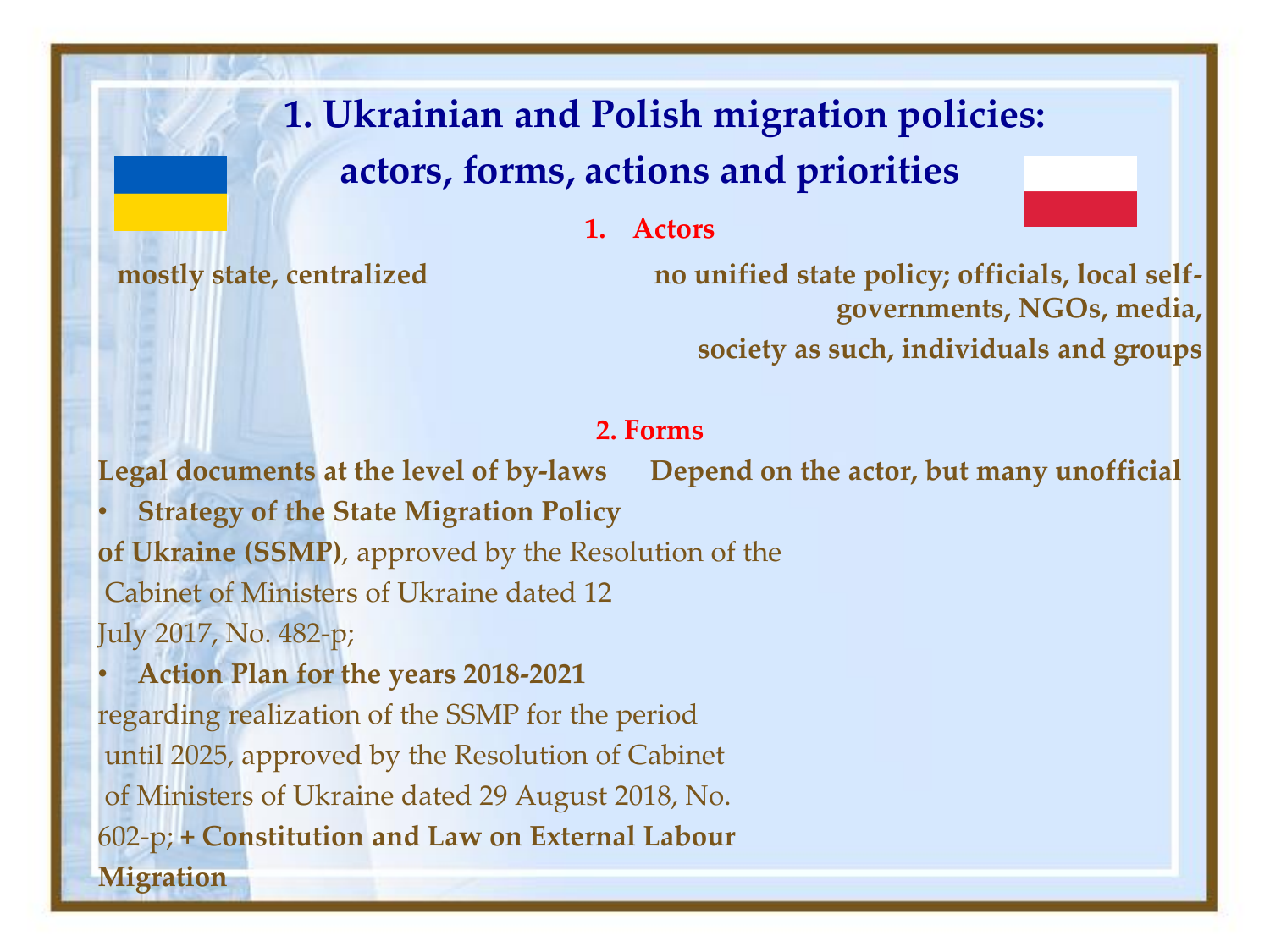### **1. Ukrainian and Polish migration policies: actors, forms, actions and priorities (continued)**

#### **3. Actions and Priorities**

In relation to external labour migration: among other, are declared solutions making **return** more attractive + protection of rights of Ukrainian migrants abroad;

"…emigration, and its negative consequences **can not be lessened by direct legislative and (or) administrative regulation**. These issues may be regulated by gradual elimination of economic, social and other factors of societal life, that lead to emigration" (From the Aim 2, To Decrease Negative Consequences of Emigration from Ukraine and Increase its Positive Influence on State's Development, Strategy of the State Migration Policy of Ukraine);

+ Action Plan activities;

+ consular care, cooperation with international and non-governmental organizations, educational-informational campaigns, fostering vivid international cooperation and **signing international agreements multilaterally and with the receiving state(s)**. (Law of Ukraine on External Labour Migration)

Remains to be seen with adoption of new migration policy document, however, from demographic point of view it seems that part of the actors see **longer stay** of migrant workers with families as beneficial + for "values-oriented" actors, among which ethical businesses, NGOs, protection of rights of migrant workers is also important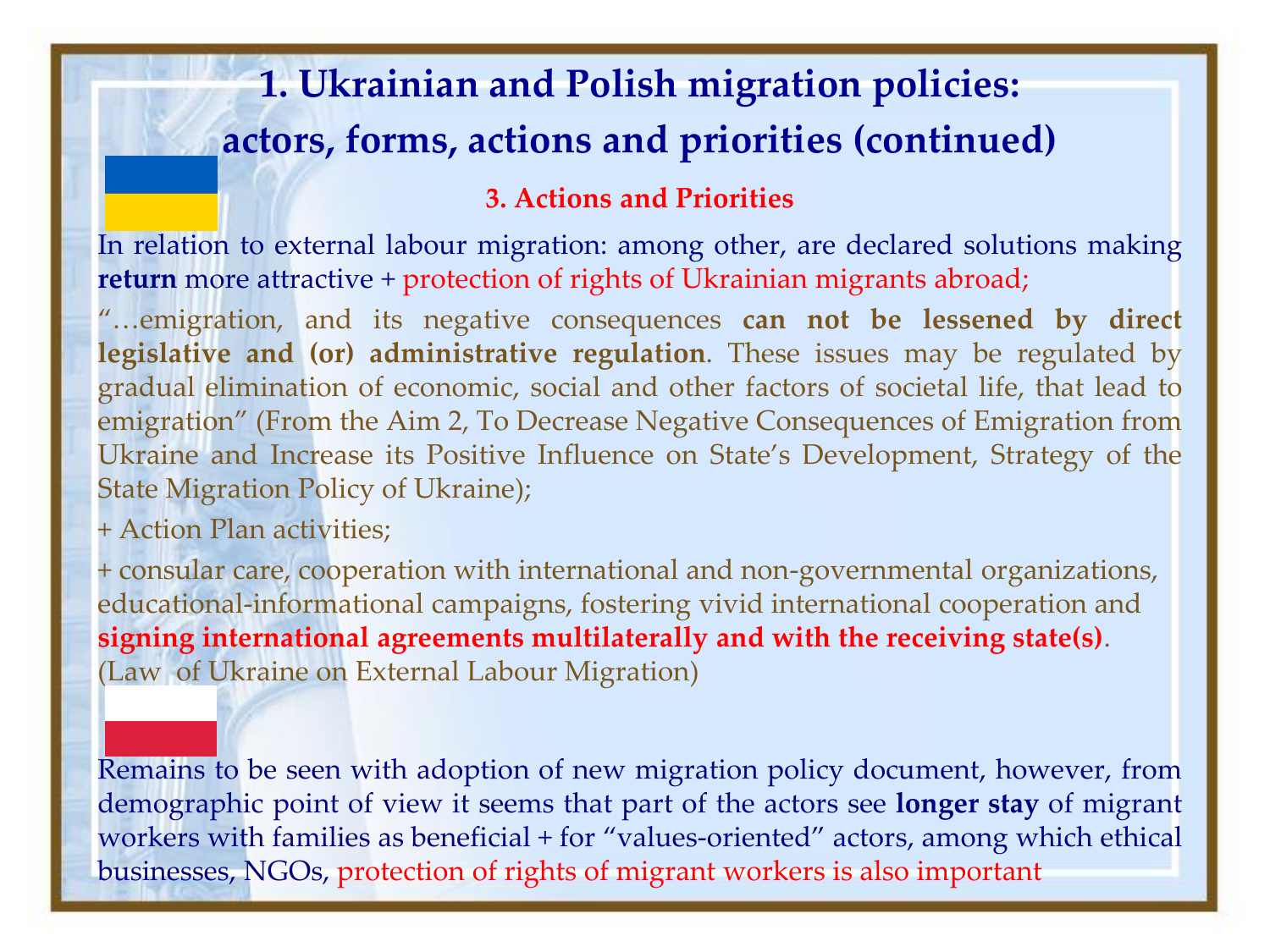#### **2. Specificity of social security for migrants**

- Migration as a social security instrument vs. vulnerabilities and risks (Sabates-Wheeler, MacAuslan, 2008; Sabates-Wheeler, 2009; van Ginneken, 2010; ISSA Social Policy Highlight 17, 2011), 4 types of migrants' vulnerabilities (Sabates-Wheeler and Waite, 2003).
- Social justice and fairness considerations (Sabates-Wheeler, 2009).
- Impact of social security on migrants' decisions (Sabates-Wheeler, 2009).
- **Bilateral social security agreements as, arguably, one of the best and oldest practices among the instruments for ensuring social security for migrant workers** (Franssen, 2006; Sabates-Wheeler, 2009).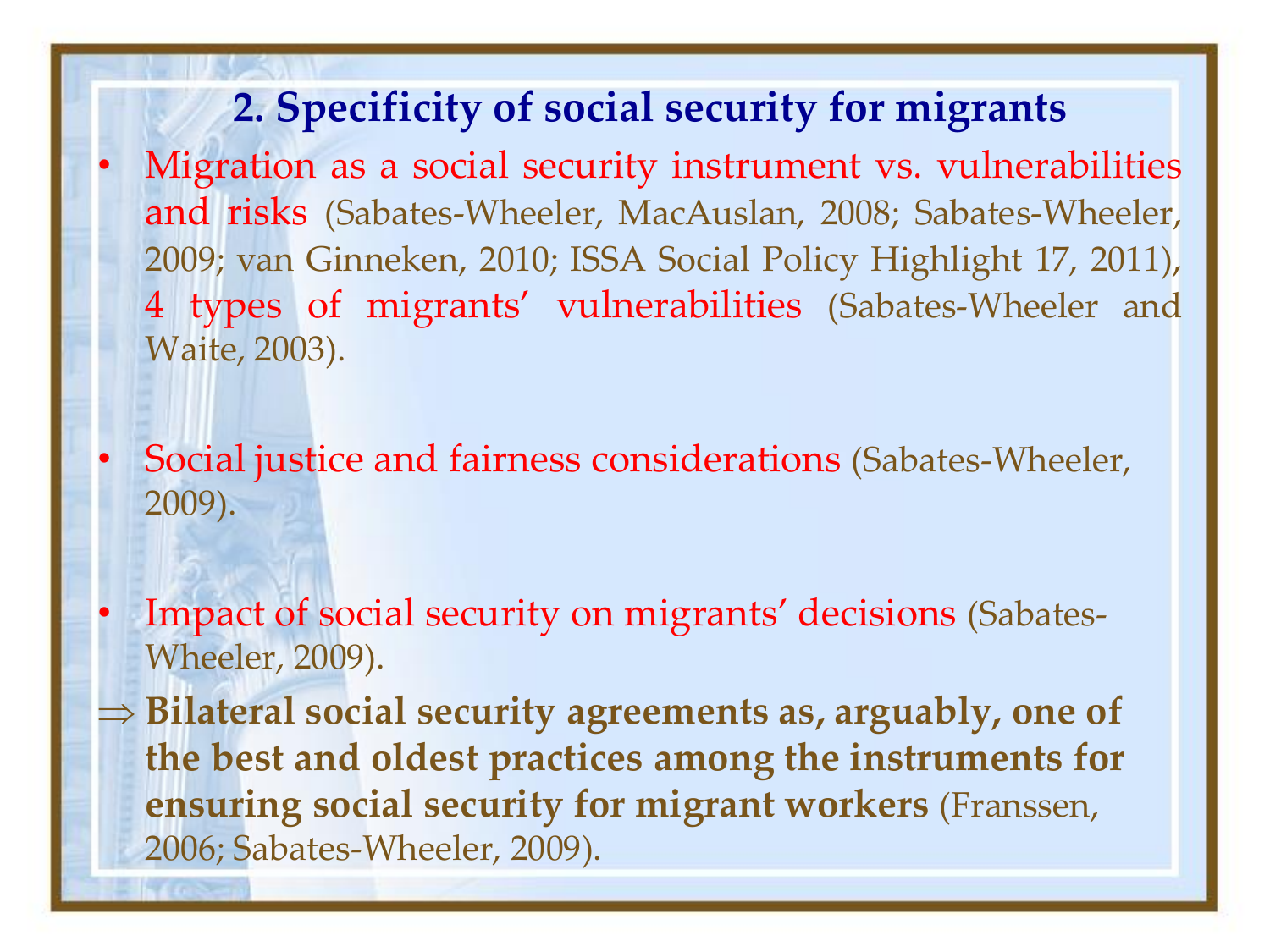**3. 2012 Polish-Ukrainian Social Security Agreement: general characteristic**

- **Personal and material scope of coverage**
- **Statistics:**

Estimated numbers of Ukrainians in Poland, their participation in social insurance.

Potential beneficiaries vs. beneficiaries as-of-now (on the basis of official data from the ASIF-KRUS, SII-ZUS and MFWandSP-MRPiPS).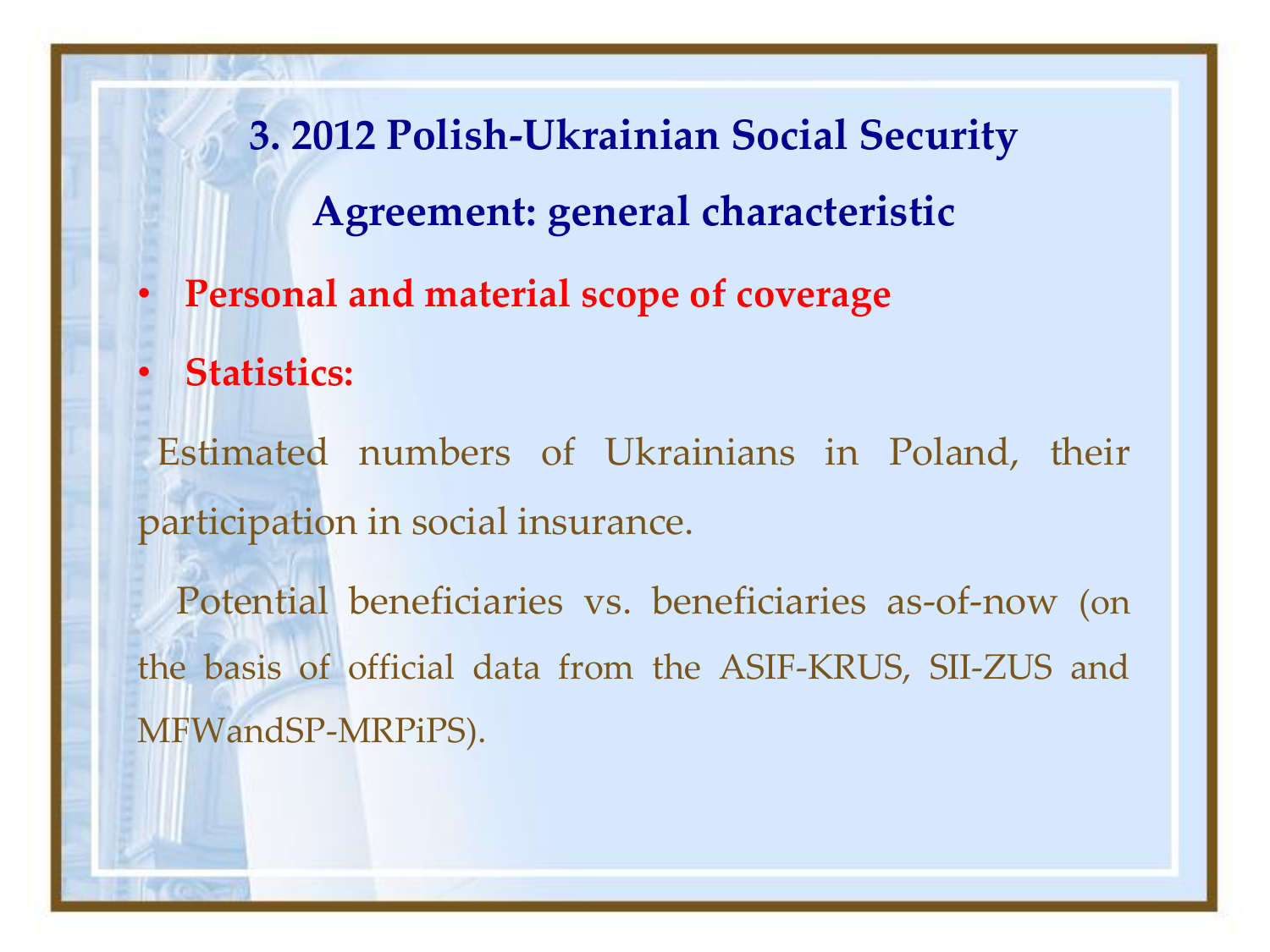#### **4. The access challenge**

- **I. The types of access rules** (Sabates-Wheeler, MacAuslan, 2008).
- **II. The types of barriers** (ISSA Handbook on the extension of social security coverage to migrant workers, 2014):
	- legal;
- effective (for example, practical or administrative ones);
- choices of beneficiaries themselves.